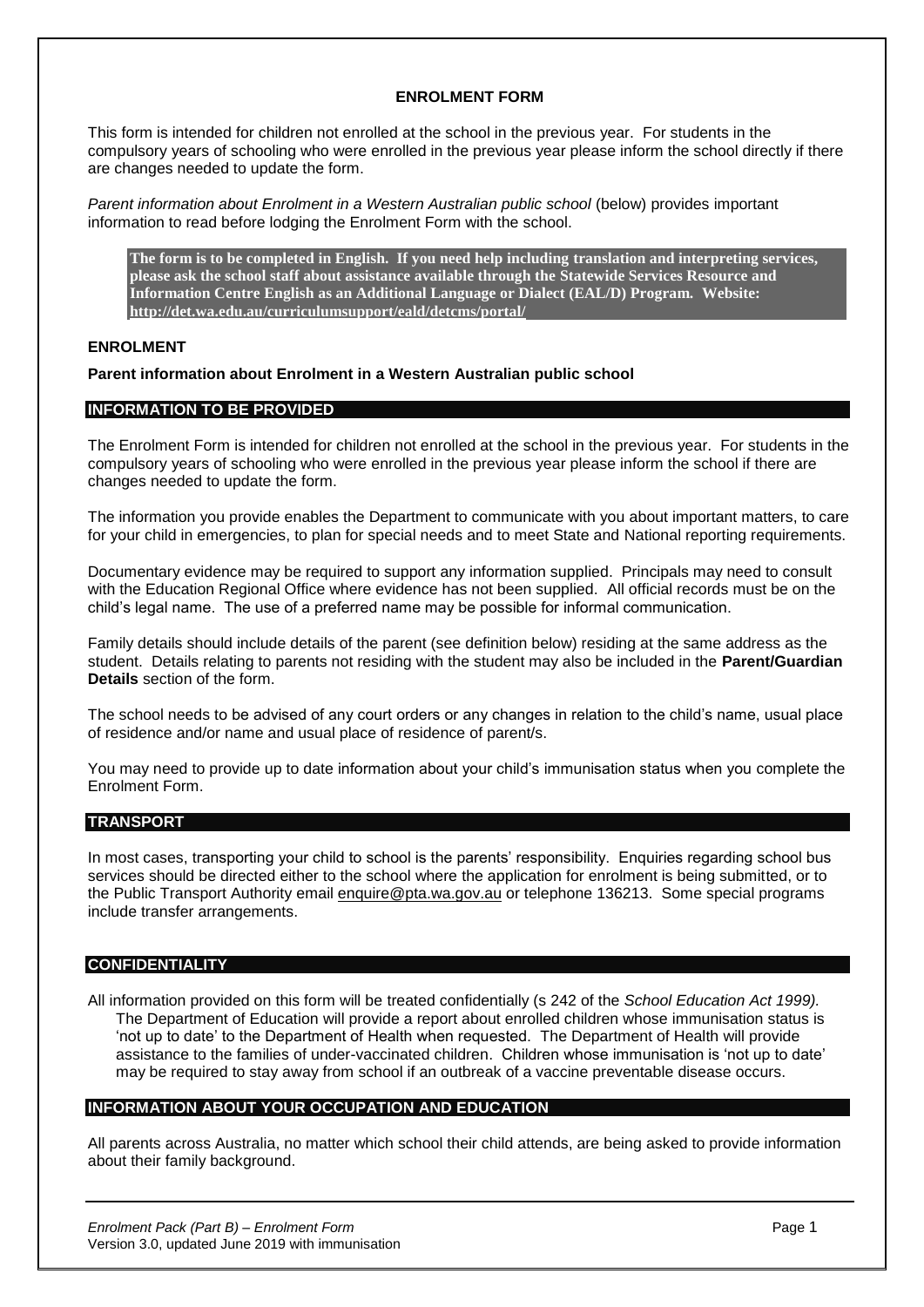Providing this information is voluntary but your information will help the Department of Education to ensure that all students are being well served by our public schools.

### **CONSENT FORMS**

The following forms are attached for parents to consider and sign if in agreement:

| Media Consent:<br>Internet Access: | Publication of images of the student and their work.<br>Appropriate use of internet services by students. |
|------------------------------------|-----------------------------------------------------------------------------------------------------------|
| <b>Viewing Consent:</b>            | For 'Parental Guidance (PG)' items deemed suitable by the teacher and school<br>administration.           |
| Local Excursions:                  | Agreement to minor excursions, not including excursions which require individual<br>agreement.            |

### **STUDENT HEALTH CARE**

The Department's S*[tudent Health Care](http://det.wa.edu.au/policies/detcms/policy-planning-and-accountability/policies-framework/policies/student-health-care.en?oid=au.edu.wa.det.cms.contenttypes.Policy-id-8962874)* policy clarifies the actions to be undertaken by public schools to manage student health care needs. All students require an up to date Student Health Care Summary which is available from the school. For students identified as having health conditions requiring support at school, additional form/s will be provided by the school.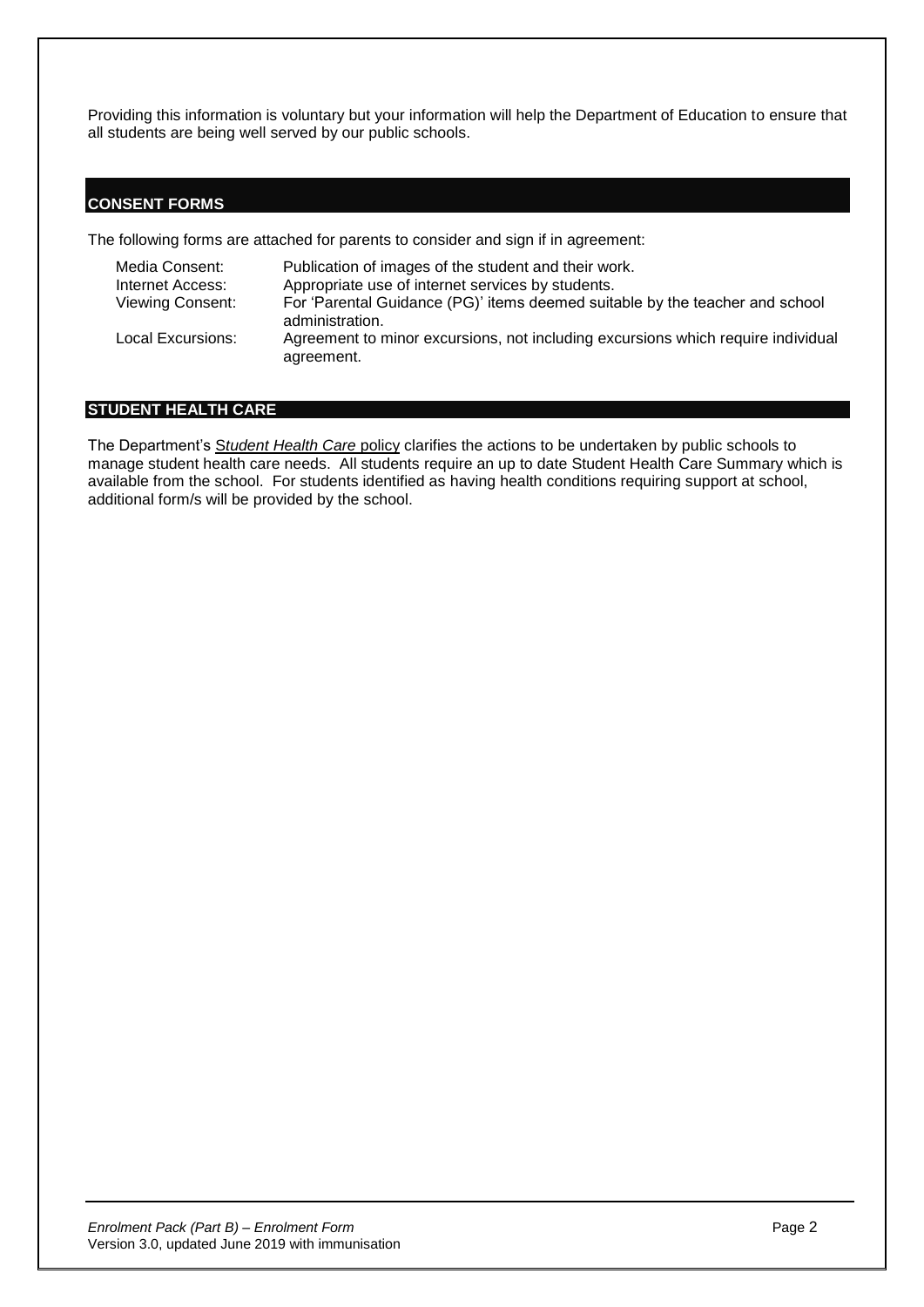Year of enrolment: Year level :



# **Roebourne District High School**

# **STUDENT ENROLMENT FORM**

*(For enrolment in a Western Australian Public School)*

**This form is to be completed for children whose application has been accepted by the school. It is intended for children not enrolled at the school in the previous year and for all Pre Primary students.** For students in the compulsory years of schooling who were enrolled in the previous year, please inform the school directly if there are changes needed to update the form.

Please read the accompanying *Parent information about Enrolment in a Western Australian public school* before lodging the Enrolment Form with the school.

| <b>STUDENT DETAILS</b>                                                                                                     |                                                        |                   |               |                                |
|----------------------------------------------------------------------------------------------------------------------------|--------------------------------------------------------|-------------------|---------------|--------------------------------|
| Surname:                                                                                                                   |                                                        |                   |               |                                |
|                                                                                                                            |                                                        |                   |               |                                |
| 1 <sup>st</sup> Name:                                                                                                      |                                                        |                   |               | 3rd Name: ___________________  |
| Preferred 1 <sup>st</sup> Name:                                                                                            |                                                        |                   |               |                                |
| Email Address:                                                                                                             | <u> 2002 - Jan Barnett, fransk politiker (d. 1982)</u> |                   |               |                                |
| Date of Birth: $\frac{1}{2}$                                                                                               |                                                        |                   | Sex:     Male | Female                         |
|                                                                                                                            |                                                        |                   |               |                                |
|                                                                                                                            |                                                        |                   |               |                                |
|                                                                                                                            |                                                        |                   |               |                                |
|                                                                                                                            |                                                        |                   |               |                                |
| Full Name/s of brothers and sisters attending this school:                                                                 |                                                        |                   |               |                                |
|                                                                                                                            |                                                        |                   |               |                                |
|                                                                                                                            |                                                        |                   |               |                                |
| <b>Student lives with:</b>                                                                                                 |                                                        |                   |               |                                |
|                                                                                                                            |                                                        |                   |               |                                |
|                                                                                                                            | <b>Name</b>                                            |                   |               | <b>Relationship to student</b> |
|                                                                                                                            |                                                        |                   |               |                                |
| (Reg3. School Education Regulations 2000)<br>For information on access restriction, see Confidential section of this form. |                                                        |                   |               |                                |
| <b>Emergency Contacts (Indicate contacts in order of preference):</b>                                                      |                                                        |                   |               |                                |
| <b>Name</b>                                                                                                                | Phone No.                                              | <b>Mobile No.</b> |               | <b>Relationship to student</b> |
|                                                                                                                            |                                                        |                   |               |                                |
|                                                                                                                            |                                                        |                   |               |                                |
| 3.                                                                                                                         |                                                        |                   |               |                                |
|                                                                                                                            |                                                        |                   |               |                                |
|                                                                                                                            |                                                        |                   |               |                                |
|                                                                                                                            |                                                        |                   |               |                                |
|                                                                                                                            |                                                        |                   |               |                                |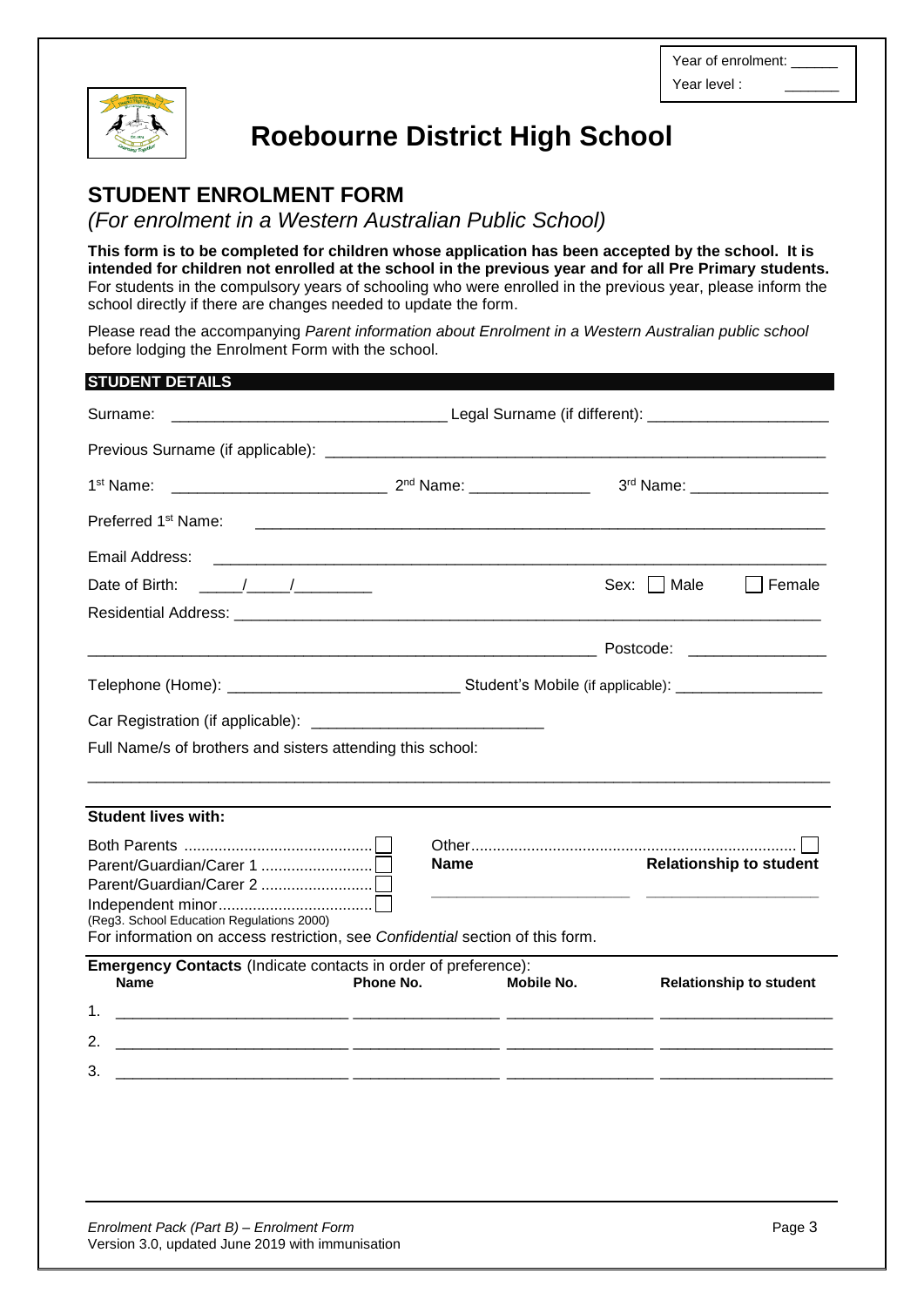### **STUDENT DETAILS – ADDITIONAL INFORMATION**

| Evidence of immunisation status<br>Australian Immunisation Register (AIR) Immunisation History Statement that is not more than two months old<br>shows my child's vaccination status is $\Box$ Up to date $\Box$ Not up to date as at ________ (date of Statement)<br>OR. |                 |                                                                                                                                                                         |
|---------------------------------------------------------------------------------------------------------------------------------------------------------------------------------------------------------------------------------------------------------------------------|-----------------|-------------------------------------------------------------------------------------------------------------------------------------------------------------------------|
| AIR Immunisation History Statement that is not more than six months old shows my child is on a catch up<br>schedule as at __________ (date of Form)<br><b>OR</b>                                                                                                          |                 |                                                                                                                                                                         |
| Immunisation Certificate issued by the Chief Health Officer as at ___________ (date of Certificate)                                                                                                                                                                       |                 |                                                                                                                                                                         |
| Nationality (optional): _______________________________                                                                                                                                                                                                                   |                 |                                                                                                                                                                         |
|                                                                                                                                                                                                                                                                           |                 | $\vert$ NO                                                                                                                                                              |
|                                                                                                                                                                                                                                                                           |                 | <b>YES</b><br><b>NO</b><br><b>YES</b><br><b>NO</b><br><b>YES</b><br><b>NO</b><br><b>YES</b><br><b>NO</b><br><b>YES</b><br><b>NO</b><br><b>YES</b><br>$\vert$ $\vert$ NO |
|                                                                                                                                                                                                                                                                           |                 | $\vert$ $\vert$ NO                                                                                                                                                      |
| Date of Arrival in Australia: _______________________ Visa Sub-class No: _____________ Visa Sub-class No Expiry Date: _____________                                                                                                                                       |                 |                                                                                                                                                                         |
|                                                                                                                                                                                                                                                                           |                 | NO                                                                                                                                                                      |
| Does the student receive any of the following allowances:                                                                                                                                                                                                                 |                 |                                                                                                                                                                         |
| Secondary Assistance                                                                                                                                                                                                                                                      | Youth Allowance |                                                                                                                                                                         |
| Assistance for Isolated Children (AIC)                                                                                                                                                                                                                                    | Abstudy         |                                                                                                                                                                         |
|                                                                                                                                                                                                                                                                           |                 |                                                                                                                                                                         |
|                                                                                                                                                                                                                                                                           |                 |                                                                                                                                                                         |
| If previously enrolled in Home Education, specify the Education Region: ____________________________                                                                                                                                                                      |                 |                                                                                                                                                                         |
|                                                                                                                                                                                                                                                                           |                 |                                                                                                                                                                         |
|                                                                                                                                                                                                                                                                           |                 |                                                                                                                                                                         |
| <b>CONFIDENTIAL</b>                                                                                                                                                                                                                                                       |                 |                                                                                                                                                                         |
| Access Restriction - Is this student subject to any court orders in respect of their care, welfare and                                                                                                                                                                    |                 |                                                                                                                                                                         |
| If YES, please specify and attach supporting documentation.                                                                                                                                                                                                               |                 | NO                                                                                                                                                                      |
| Is this student in the care of the Department for Child Protection and Family Support's (CPFS) Director General?                                                                                                                                                          |                 |                                                                                                                                                                         |
| If YES, please specify the name of the CPFS Case Manager, their CPFS District and their contact phone<br>number.                                                                                                                                                          |                 |                                                                                                                                                                         |
|                                                                                                                                                                                                                                                                           |                 |                                                                                                                                                                         |
|                                                                                                                                                                                                                                                                           |                 |                                                                                                                                                                         |

*Enrolment Pack (Part B) – Enrolment Form* Page 4 Version 3.0, updated June 2019 with immunisation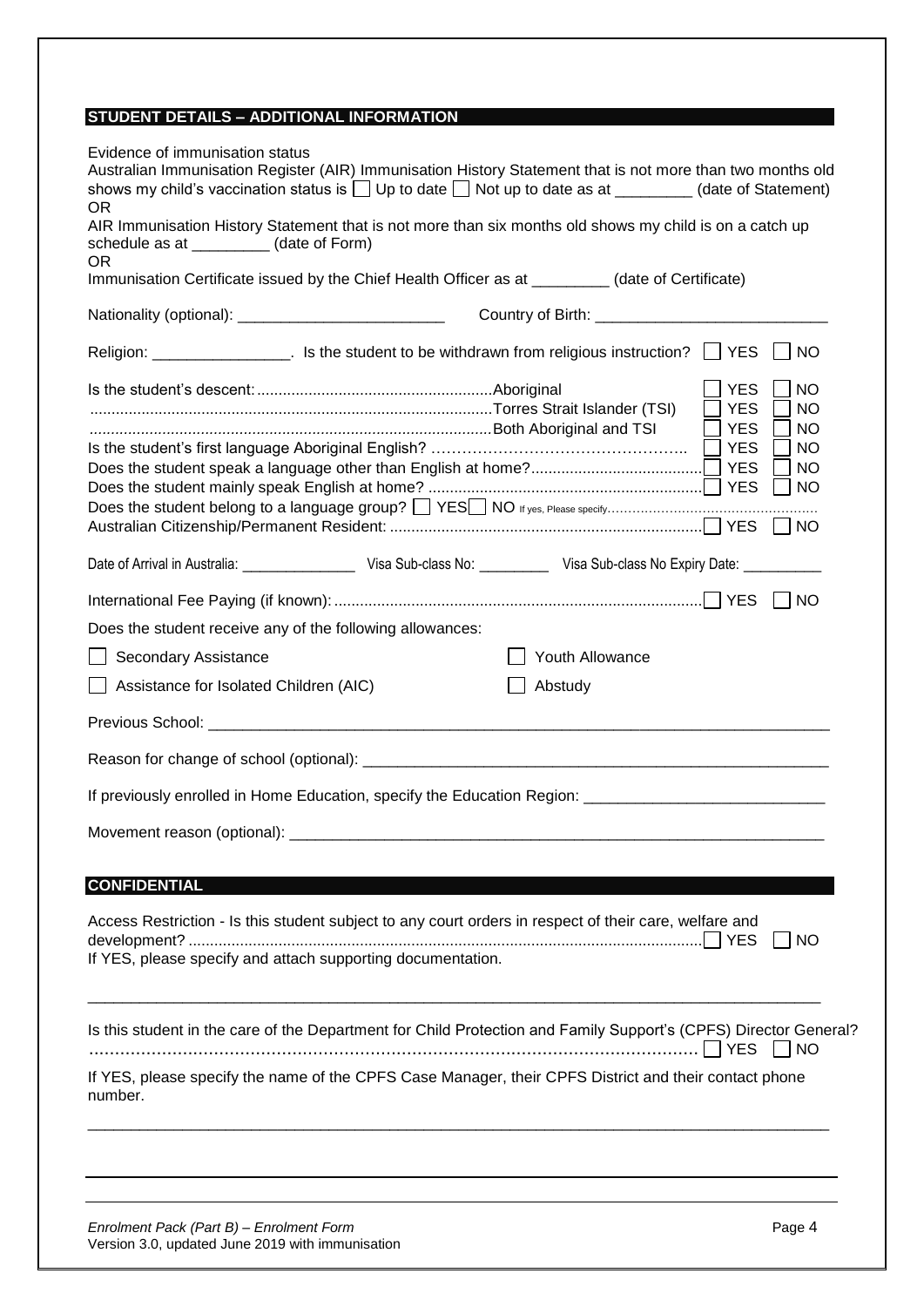# **CONSENT FORMS**

Parent consent is sought in ATTACHMENT 2 for a variety of school related activities.

| <b>STUDENT DETAILS - MEDICAL / HEALTH</b>                                                                                                                                                                                                                                                             |                                                                                                                                                                      |  |  |  |
|-------------------------------------------------------------------------------------------------------------------------------------------------------------------------------------------------------------------------------------------------------------------------------------------------------|----------------------------------------------------------------------------------------------------------------------------------------------------------------------|--|--|--|
| In addition to the information below, a separate form (student health care summary) available from the<br>school, is to be completed for all students.<br>Note: For students identified as having health conditions requiring support at school, additional form/s will be<br>provided by the school. |                                                                                                                                                                      |  |  |  |
| YES<br>Does the student have a disability?                                                                                                                                                                                                                                                            | $\overline{\phantom{a}}$ NO<br>If YES, please specify the disability/s:                                                                                              |  |  |  |
| Please indicate where you have documentation about your child's disability in any of the following areas.<br>Copies of this documentation will be required for school records                                                                                                                         |                                                                                                                                                                      |  |  |  |
| Autism Spectrum Disorder<br>Deaf or Hard of Hearing<br>Specific Speech Language Impairment<br><b>Intellectual Disability</b>                                                                                                                                                                          | Severe Mental Disorder<br>Global Developmental Delay (prior to age 6)<br>Vision Impairment<br><b>Physical Disability</b>                                             |  |  |  |
| Does the student have a medical condition or intensive health care need? YES $\Box$<br>If YES, please specify.<br>Allergy - Anaphylaxis<br>Asthma<br><b>Diabetes</b><br>Diagnosed migraine/headaches<br>Seizure Disorder (eg epilepsy)                                                                | NO <sub>II</sub><br>Hearing condition (eg otitis media)<br>Mental health or behavioural (eg depression,<br>ADD/ADHD)<br>Intensive Health Care Need (eg tube feeding) |  |  |  |
| Doctor's Name:                                                                                                                                                                                                                                                                                        | Telephone:                                                                                                                                                           |  |  |  |
| Dental Surgery Practice (if applicable, name and address): _                                                                                                                                                                                                                                          |                                                                                                                                                                      |  |  |  |
|                                                                                                                                                                                                                                                                                                       |                                                                                                                                                                      |  |  |  |
| Medicare No: __ __ __ __ __ __ __ __ __ __ __ Valid to: ___/ _________                                                                                                                                                                                                                                |                                                                                                                                                                      |  |  |  |
|                                                                                                                                                                                                                                                                                                       | Health Care Card (if applicable): VES SON NO. If Yes, please provide no. Concentration and Expiry Date: Concentration of the MI Date:                                |  |  |  |
| (If there is a medical emergency parents or guardians are expected to meet the cost of the ambulance)                                                                                                                                                                                                 |                                                                                                                                                                      |  |  |  |
| Enrolment Pack (Part B) - Enrolment Form<br>Version 3.0, updated June 2019 with immunisation                                                                                                                                                                                                          | Page 5                                                                                                                                                               |  |  |  |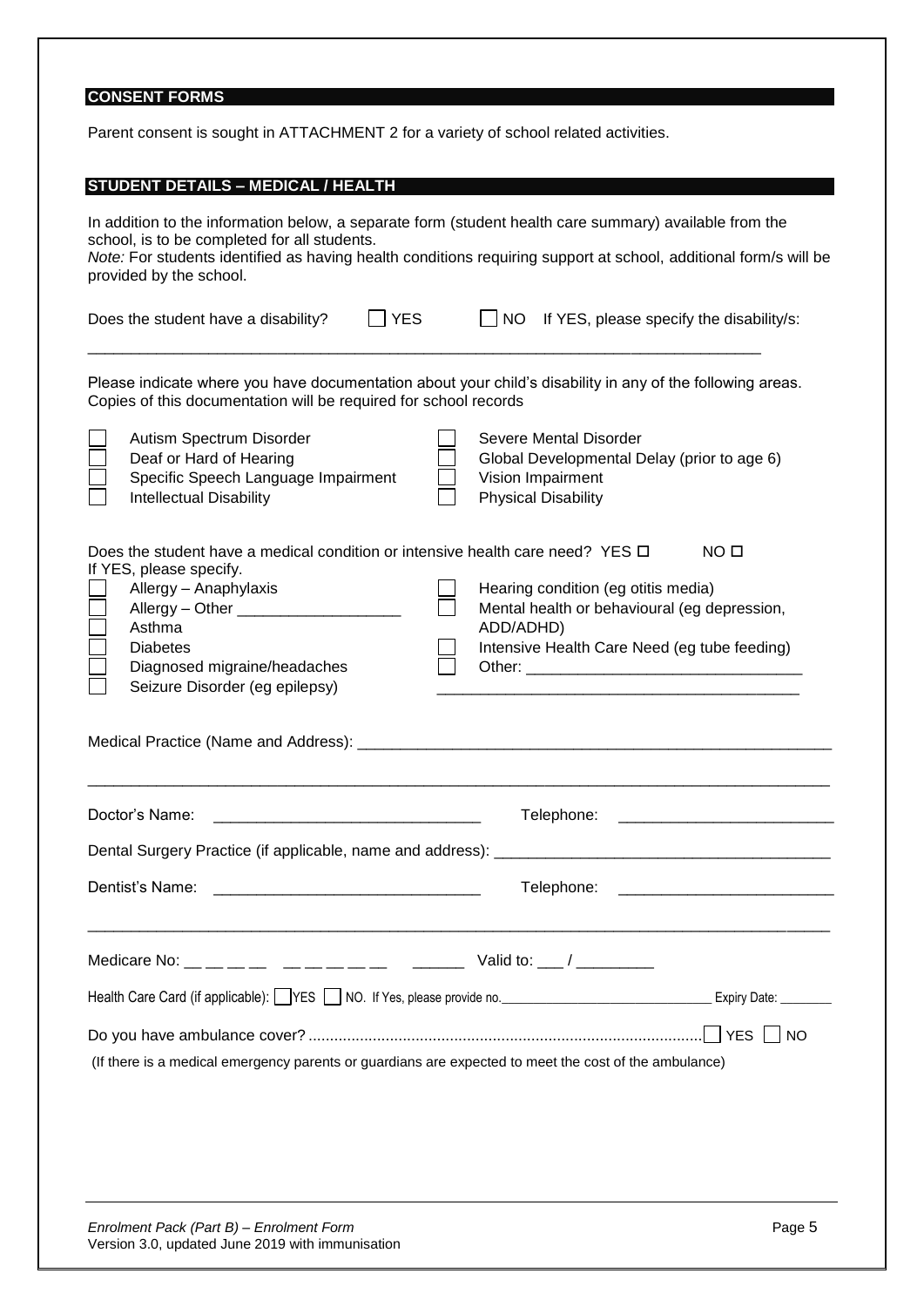| <b>Parent/Guardian 1 Details</b>                                                                                                                                   |                                                                                                                                                                                                                                                                                                                                                                                                                                                      |
|--------------------------------------------------------------------------------------------------------------------------------------------------------------------|------------------------------------------------------------------------------------------------------------------------------------------------------------------------------------------------------------------------------------------------------------------------------------------------------------------------------------------------------------------------------------------------------------------------------------------------------|
|                                                                                                                                                                    | Title: ____ First Name: __________________ Second Name: _______________ Surname: ___________________                                                                                                                                                                                                                                                                                                                                                 |
| Please indicate relationship to the student:                                                                                                                       |                                                                                                                                                                                                                                                                                                                                                                                                                                                      |
|                                                                                                                                                                    | Please indicate whether you have the: $\Box$ Day to day care of the student or $\Box$ Long term care of student.                                                                                                                                                                                                                                                                                                                                     |
| $\Box$ YES<br>Fees and charges billing:                                                                                                                            |                                                                                                                                                                                                                                                                                                                                                                                                                                                      |
| Postal Address (if different from student residential address):                                                                                                    |                                                                                                                                                                                                                                                                                                                                                                                                                                                      |
|                                                                                                                                                                    |                                                                                                                                                                                                                                                                                                                                                                                                                                                      |
|                                                                                                                                                                    |                                                                                                                                                                                                                                                                                                                                                                                                                                                      |
|                                                                                                                                                                    | Mobile No:                                                                                                                                                                                                                                                                                                                                                                                                                                           |
| What is the highest year of primary or secondary<br>school you have completed?<br>Year 12 or equivalent                                                            | <b>INO</b><br>What is the level of the highest qualification you have<br>completed?<br>Bachelor degree or above<br>Advanced diploma/Diploma                                                                                                                                                                                                                                                                                                          |
| Year 11 or equivalent<br>Year 10 or equivalent<br>Year 9 or equivalent or below<br>(If you did not attend school, mark 'Year 9 or equivalent or below')<br>above). | Certificate I to IV (including trade certificate)<br>No non-school qualification<br>What is your occupation group? _______ (Insert 1, 2, 3 or 4. Please select the appropriate parental occupation<br>group from the list provided in ATTACHMENT 1. If you are not currently in paid work, but have had a job in the last 12<br>months, please use your last occupation. However, if you have not been in paid work in the last 12 months, enter '8' |
| <b>Parent/Guardian 2 Details</b>                                                                                                                                   |                                                                                                                                                                                                                                                                                                                                                                                                                                                      |
|                                                                                                                                                                    | Title: _____ First Name: _____________________ Second Name: ___________________Surname: ______________________                                                                                                                                                                                                                                                                                                                                       |
| Please indicate relationship to the student:                                                                                                                       |                                                                                                                                                                                                                                                                                                                                                                                                                                                      |
|                                                                                                                                                                    | Please indicate whether you have the: $\Box$ Day to day care of the student or $\Box$ Long term care of student.                                                                                                                                                                                                                                                                                                                                     |
| $ $ YES<br>Fees and charges billing:                                                                                                                               |                                                                                                                                                                                                                                                                                                                                                                                                                                                      |
| Postal Address (if different from student residential address):                                                                                                    |                                                                                                                                                                                                                                                                                                                                                                                                                                                      |
|                                                                                                                                                                    |                                                                                                                                                                                                                                                                                                                                                                                                                                                      |
|                                                                                                                                                                    |                                                                                                                                                                                                                                                                                                                                                                                                                                                      |

Version 3.0, updated June 2019 with immunisation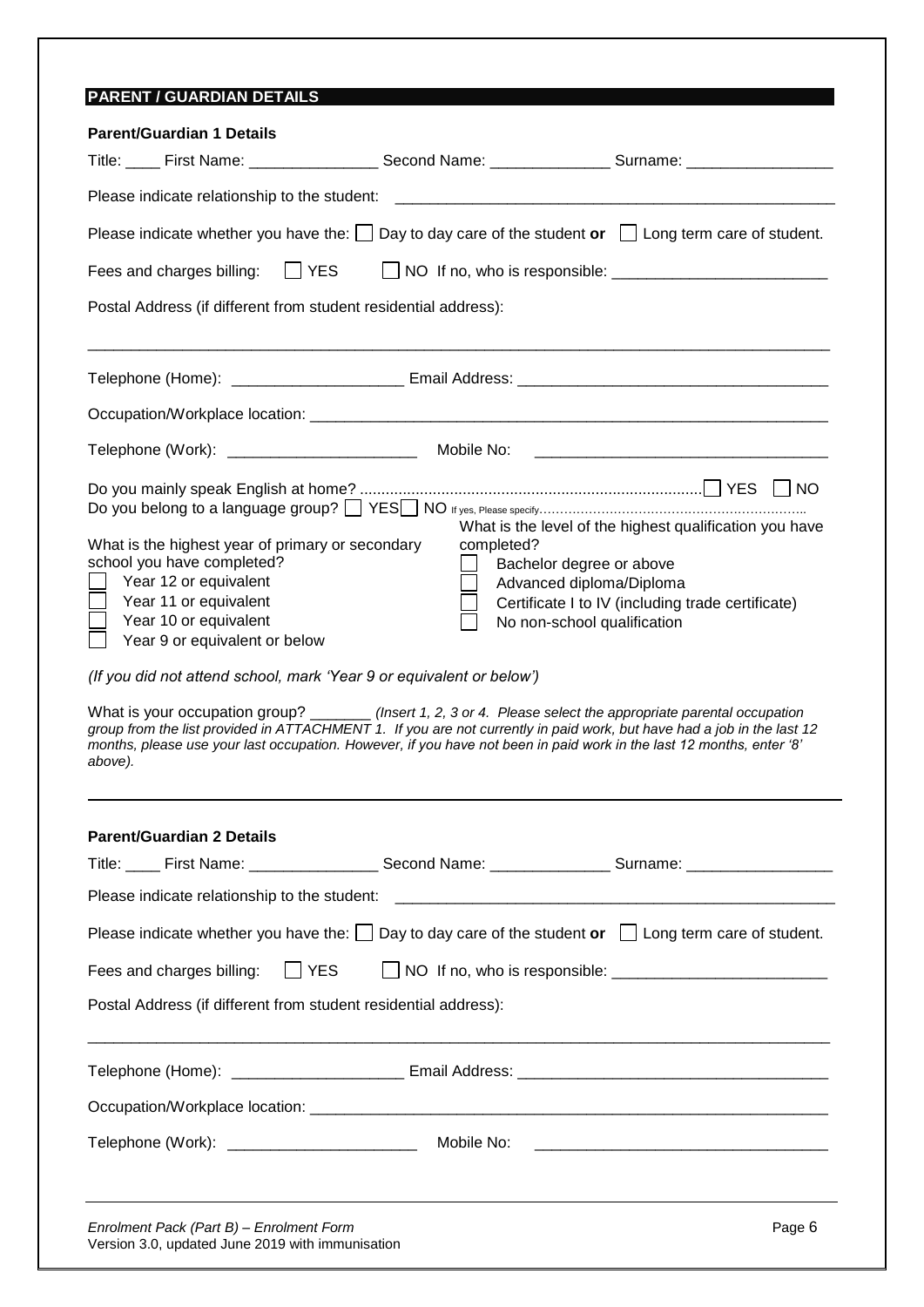| What is the highest year of primary or secondary<br>What is the level of the highest qualification you have<br>school you have completed?<br>completed?<br>Year 12 or equivalent<br>Bachelor degree or above<br>Year 11 or equivalent<br>Advanced diploma/Diploma<br>Year 10 or equivalent<br>Year 9 or equivalent or below<br>No non-school qualification                  | Certificate I to IV (including trade certificate) |  |  |  |
|-----------------------------------------------------------------------------------------------------------------------------------------------------------------------------------------------------------------------------------------------------------------------------------------------------------------------------------------------------------------------------|---------------------------------------------------|--|--|--|
| (If you did not attend school, mark 'Year 9 or equivalent or below')                                                                                                                                                                                                                                                                                                        |                                                   |  |  |  |
| What is your occupation group? _______ (Insert 1, 2, 3 or 4. Please select the appropriate parental occupation<br>group from the list provided in ATTACHMENT 1. If you are not currently in paid work, but have had a job in the last 12<br>months, please use your last occupation. However, if you have not been in paid work in the last 12 months, enter '8'<br>above). |                                                   |  |  |  |
| OTHER CONTACT(S) DETAILS                                                                                                                                                                                                                                                                                                                                                    |                                                   |  |  |  |
| Title: ____ First Name: __________________ Second Name: ________________ Surname: __________________                                                                                                                                                                                                                                                                        |                                                   |  |  |  |
|                                                                                                                                                                                                                                                                                                                                                                             |                                                   |  |  |  |
| Postal Address (if different from student residential address):                                                                                                                                                                                                                                                                                                             |                                                   |  |  |  |
|                                                                                                                                                                                                                                                                                                                                                                             |                                                   |  |  |  |
|                                                                                                                                                                                                                                                                                                                                                                             |                                                   |  |  |  |
|                                                                                                                                                                                                                                                                                                                                                                             |                                                   |  |  |  |
| Please advise the school if there are any other contacts you would like recorded.                                                                                                                                                                                                                                                                                           |                                                   |  |  |  |
| PRIVACY AND INFORMATION SHARING                                                                                                                                                                                                                                                                                                                                             |                                                   |  |  |  |
| I understand that my child's enrolment information is confidential and will be kept as required by the<br>Department of Education's record keeping procedures.                                                                                                                                                                                                              |                                                   |  |  |  |
| I understand that information on the Enrolment Form will be used to meet the Department of Education's<br>reporting requirements to other Government departments or agencies. This includes providing the<br>Department of Health with my child's immunisation status as requested.                                                                                         |                                                   |  |  |  |
| <b>SIGNATURE AND INSTALLATION</b>                                                                                                                                                                                                                                                                                                                                           |                                                   |  |  |  |
| Name of person enrolling student:                                                                                                                                                                                                                                                                                                                                           |                                                   |  |  |  |
| Title: ____ First Name: ___________________ Second Name: ________________ Surname: _________________                                                                                                                                                                                                                                                                        |                                                   |  |  |  |
|                                                                                                                                                                                                                                                                                                                                                                             |                                                   |  |  |  |
| If this is an enrolment for Kindergarten, I declare this to be the only enrolment made.                                                                                                                                                                                                                                                                                     |                                                   |  |  |  |
|                                                                                                                                                                                                                                                                                                                                                                             |                                                   |  |  |  |
|                                                                                                                                                                                                                                                                                                                                                                             |                                                   |  |  |  |

*Enrolment Pack (Part B) – Enrolment Form* Page 7 Version 3.0, updated June 2019 with immunisation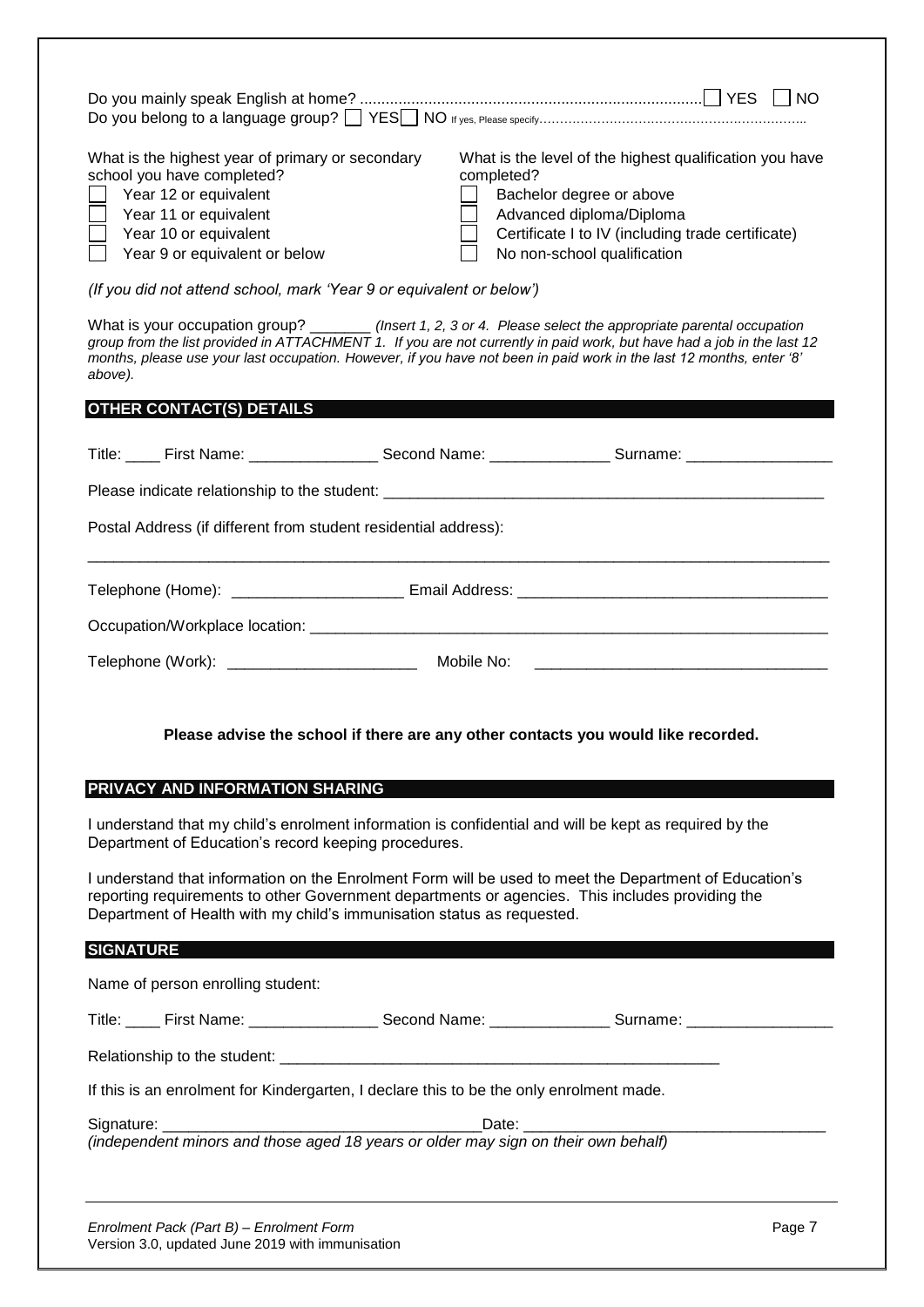**APPROVAL OF PRINCIPAL OR DELEGATE**

| Signature |
|-----------|
|-----------|

Approved / Not approved

\_\_\_\_\_\_\_\_\_\_\_\_\_\_\_\_\_\_\_\_\_\_\_\_\_\_\_\_\_\_\_

Date: \_\_\_\_\_\_\_\_\_\_\_\_\_\_\_\_\_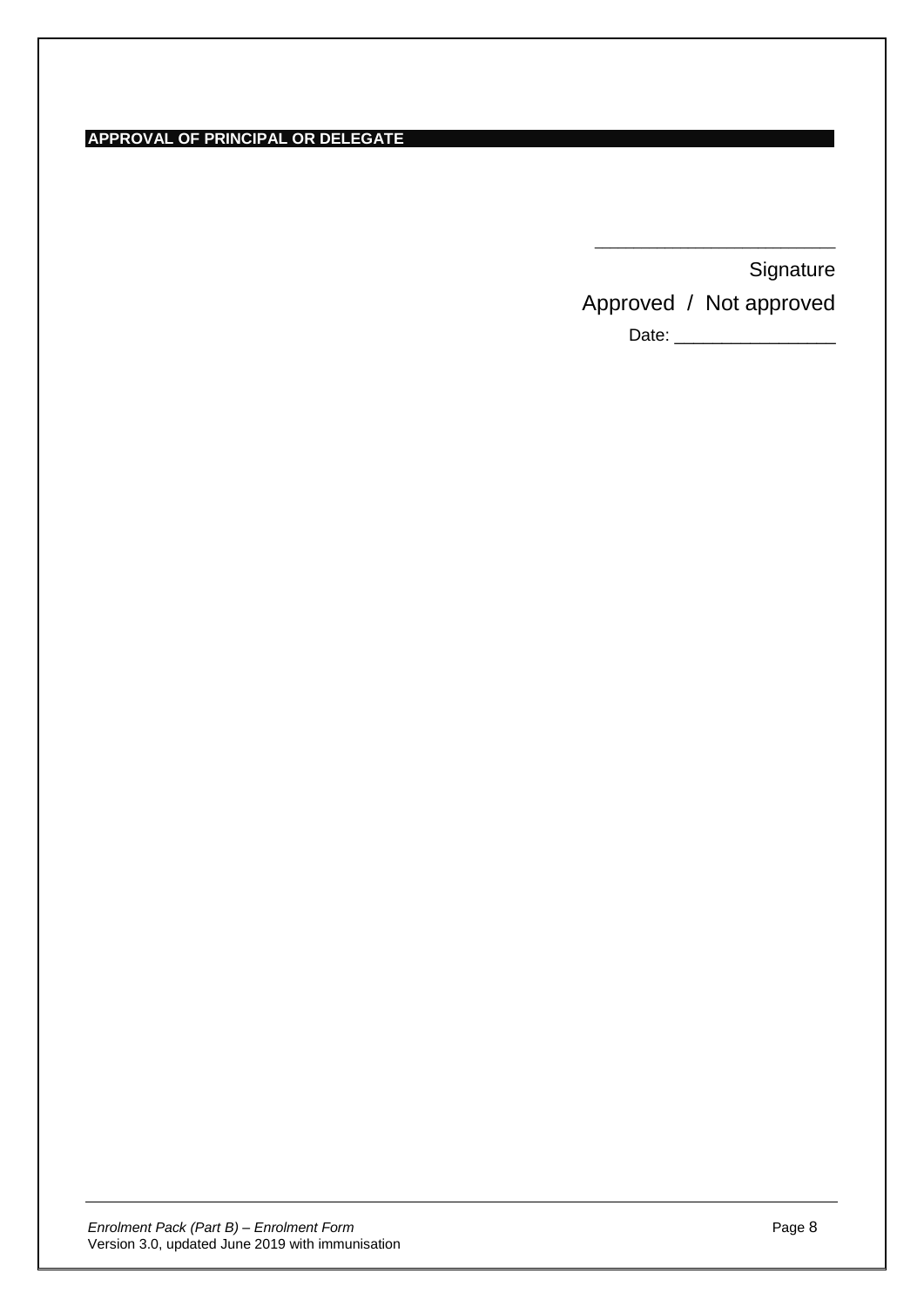## **ATTACHMENT 1**

### **Parent Occupation Groups**

|                                                                                                                                                                                                    | Relates to questions in Parent 1 and Parent 2 sections of the Application for Enrolment form                                                                                                                                               |                                                                                                                                                               |                                                                                                                                                                                                                                                                |
|----------------------------------------------------------------------------------------------------------------------------------------------------------------------------------------------------|--------------------------------------------------------------------------------------------------------------------------------------------------------------------------------------------------------------------------------------------|---------------------------------------------------------------------------------------------------------------------------------------------------------------|----------------------------------------------------------------------------------------------------------------------------------------------------------------------------------------------------------------------------------------------------------------|
| <b>GROUP1</b>                                                                                                                                                                                      | <b>GROUP 2</b>                                                                                                                                                                                                                             | <b>GROUP 3</b>                                                                                                                                                | <b>GROUP 4</b>                                                                                                                                                                                                                                                 |
| Senior management in large<br>business organisation<br>government administration &<br>defence, and qualified<br>professionals                                                                      | Other business managers,<br>arts/media/sportspersons<br>and associate professionals                                                                                                                                                        | Tradesmen/women, clerks<br>and skilled office, sales and<br>service staff                                                                                     | <b>Machine operators, hospitality</b><br>staff, assistants, labourers and<br>related workers                                                                                                                                                                   |
| Senior executive/ manager/<br>department head in industry,<br>commerce, media or other large<br>organisation.                                                                                      | Owner/manager of farm,<br>construction, import/export,<br>wholesale, manufacturing,<br>transport, real estate business.                                                                                                                    | Tradesmen/women generally<br>have completed a 4 year<br>Trade Certificate, usually by<br>apprenticeship. All<br>tradesmen/women are                           | Drivers, mobile plant,<br>production/processing<br>machinery and other<br>machinery operators<br><b>Hospitality staff [hotel service</b>                                                                                                                       |
| <b>Public service manager</b><br>(section head or above),<br>regional director,<br>health/education/police/fire<br>services administrator.                                                         | <b>Specialist manager</b><br>[finance/engineering/productio<br>n/ personnel/ industrial<br>relations/sales/marketing].                                                                                                                     | included in this group.<br>Clerks [bookkeeper, bank/PO<br>clerk, statistical/actuarial clerk,<br>accounting/claims/audit clerk,                               | supervisor, receptionist, waiter,<br>bar attendant, kitchenhand,<br>porter, housekeeper].<br>Office assistants, sales                                                                                                                                          |
| Other administrator [school<br>Principal, faculty head/dean,<br>library/museum/gallery director,<br>research facility director].                                                                   | <b>Financial services manager</b><br>[bank branch manager, finance/<br>investment/insurance broker,<br>credit/loans officer].                                                                                                              | payroll clerk,<br>recording/registry/filing clerk,<br>betting clerk, stores/ inventory<br>clerk, purchasing/order clerk,<br>freight/transport/shipping clerk, | assistants and other assistants<br><b>Office</b> [typist, word<br>processing/data entry/business<br>machine operator, receptionist,                                                                                                                            |
| <b>Defence Forces</b><br>Commissioned Officer.                                                                                                                                                     | Retail sales/services manager<br>[shop, petrol station, restaurant,<br>club, hotel/motel, cinema,<br>theatre, agency].                                                                                                                     | bond clerk, customs<br>agent/customer services clerk,<br>admissions clerk].                                                                                   | office assistant].<br>Sales [sales assistant, motor<br>vehicle/caravan/parts                                                                                                                                                                                   |
| Professionals generally have<br>degree or higher qualifications<br>and experience in applying this<br>knowledge to design, develop<br>or operate complex systems;<br>identify, treat and advise on | Arts/media/sports [musician,<br>actor, dancer, painter, potter,<br>sculptor, journalist, author].<br>media presenter,                                                                                                                      | Skilled office, sales and<br>service staff<br><b>Office</b> [secretary, personal<br>assistant, desktop publishing<br>operator, switchboard<br>operator].      | salesperson, checkout operator,<br>cashier, bus/train conductor,<br>ticket seller, service station<br>attendant, car rental desk staff,<br>street vendor, telemarketer, shelf<br>stacker].                                                                     |
| problems; and teach others.<br>Health, Education, Law,<br>Social Welfare, Engineering,<br><b>Science, Computing</b><br>professional.                                                               | photographer, designer,<br>illustrator, proof reader,<br>sportsman/woman, coach,<br>trainer, sports official].<br>Associate professionals                                                                                                  | Sales [company sales<br>representative, auctioneer,<br>insurance agent/assessor/loss<br>adjuster, market researcher].                                         | Assistant/aide [trades' assistant,<br>school/teacher's aide, dental<br>assistant, veterinary nurse,<br>nursing assistant,<br>museum/gallery attendant, usher,<br>home helper, salon assistant,                                                                 |
| <b>Business [management</b><br>consultant, business analyst,<br>accountant, auditor, policy<br>analyst, actuary, valuer].                                                                          | generally have<br>diploma/technical qualifications<br>and support managers and<br>professionals.                                                                                                                                           | <b>Service</b><br>[aged/disabled/refuge/child<br>care worker, nanny, meter<br>reader, parking inspector,<br>postal worker, courier, travel                    | animal attendant].<br><b>Labourers and related workers</b><br><b>Defence Forces ranks below</b>                                                                                                                                                                |
| Air/sea transport [aircraft/ships<br>captain/officer/pilot, flight officer,<br>flying instructor, air traffic                                                                                      | Health, Education, Law,<br>Social Welfare, Engineering,<br><b>Science, Computing</b><br>technician/associate                                                                                                                               | agent, tour guide, flight<br>attendant, fitness instructor,<br>casino dealer/supervisor].                                                                     | senior NCO not included in other<br>groups.                                                                                                                                                                                                                    |
| controller].                                                                                                                                                                                       | professional.<br><b>Business/administration</b><br>[recruitment/employment/indus<br>trial relations/training officer,<br>marketing/advertising<br>specialist, market research<br>analyst, technical sales<br>representative, retail buyer, |                                                                                                                                                               | Agriculture, horticulture,<br>forestry, fishing, mining worker<br>[farm overseer, shearer, wool/hide<br>classer, farmhand, horse trainer,<br>nurseryman, greenkeeper,<br>gardener, tree surgeon,<br>forestry/logging worker, miner,<br>seafarer/fishing hand]. |
|                                                                                                                                                                                                    | office/project manager].<br><b>Defence Forces</b> senior Non-<br>Commissioned Officer.                                                                                                                                                     | These categories have been determined nationally and are designed as broad occupational groupings.                                                            | <b>Other worker</b> [labourer, factory<br>hand, storeman, guard, cleaner,<br>caretaker, laundry worker, trolley<br>collector, car park attendant,<br>crossing supervisor].                                                                                     |

*Relates to questions in Parent 1 and Parent 2 sections of the Application for Enrolment form*

**These categories have been determined nationally and are designed as broad occupational groupings. All Australian states and territories use the same categories.**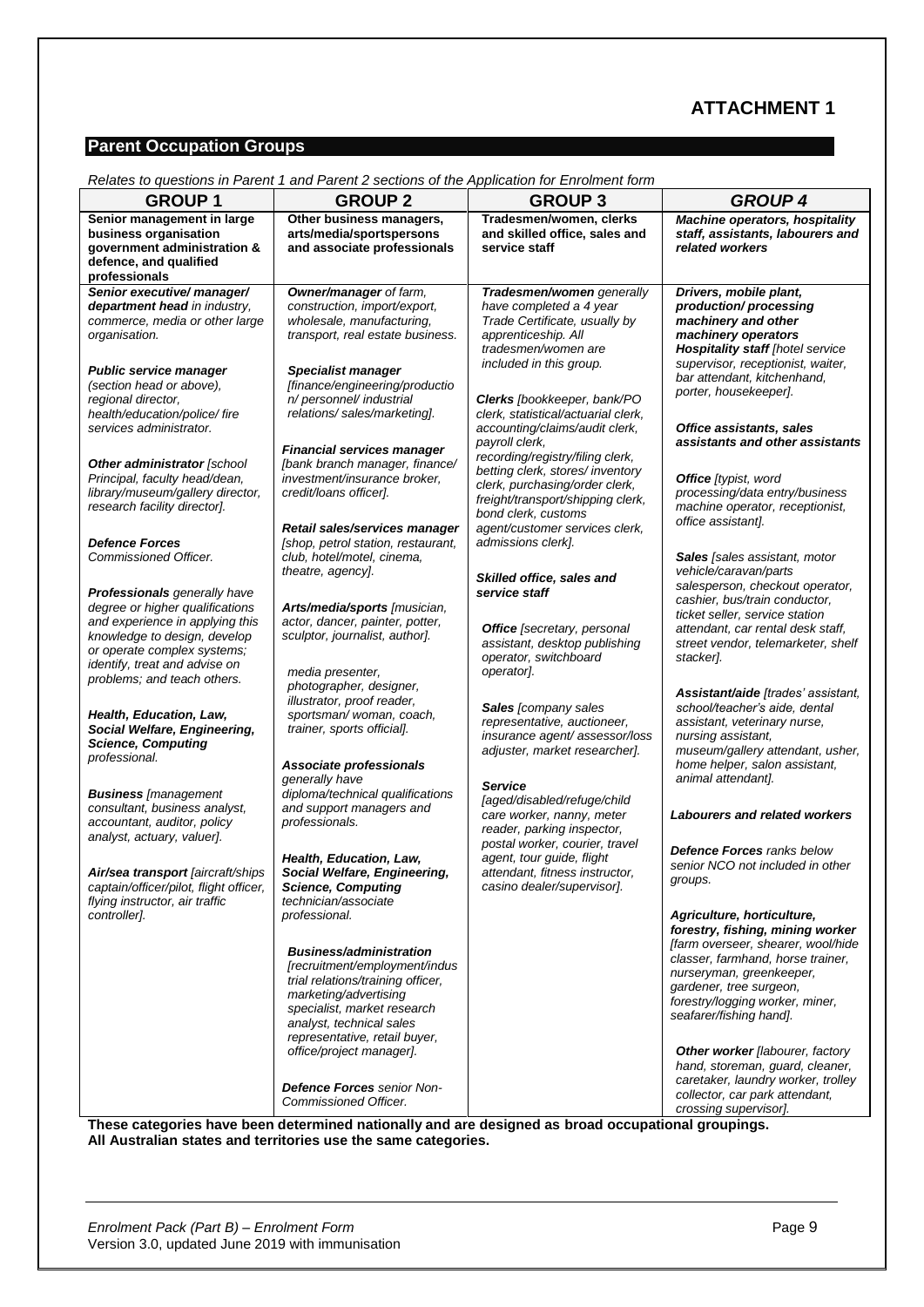### **ATTACHMENT 2**



# **Consent Form**

At **Roebourne District High School** we aim to offer your child the widest range of learning opportunities and celebrate learning whenever possible. This may often require some form of parental consent. This form asks you to consent (or otherwise) to your child's participation / use / access to several aspects of the school program. At all times we make the very best efforts to exercise exemplary standards in respect of duty of care.

### **MEDIA CONSENT**

Children's images and/or their work are often published to recognise excellence or effort and may appear in newspapers, on the internet, in newsletters or on film or video. Their names may also be included but no contact details are provided. Work/images captured by the school will be kept for no longer than is necessary for the purposes outlined above and will be stored and disposed of securely.

 $\Box$ Yes, I give consent to my child to have his/her image and/or work published as described above.

No, I do not give consent. In addition, see Appendix F of th[e Student's online policy.](http://www.det.wa.edu.au/policies/detcms/policy-planning-and-accountability/policies-framework/policies/students-online.en?oid=au.edu.wa.det.cms.contenttypes.Policy-id-3784406)

### **INTERNET ACCESS**

Student access to the internet is provided in accordance with the school policy (available from the office or school website). Student access is contingent on abiding by the users' Code of Conduct.

Yes, my child has permission to access the internet in accordance with school policy.

No, I do not give consent. In addition, see the School's policy and the [Student's online policy.](http://www.det.wa.edu.au/policies/detcms/policy-planning-and-accountability/policies-framework/policies/students-online.en?oid=au.edu.wa.det.cms.contenttypes.Policy-id-3784406)

### **VIEWING CONSENT**

Children often watch videos / DVDs / television documentaries as part of their learning. Almost always these are 'G' rated and don't require consent. Very occasionally something with a 'PG' rating is appropriate for which we would need parental permission.

- Yes, I consent to my child viewing items with a 'PG' rating if deemed suitable by the teacher and school administration.
- No. I do not give consent.

### **LOCAL EXCURSIONS**

Children occasionally walk within the local area for minor excursions under the supervision of the teacher and attend activities in local parks, nature reserves, another school, city council library or shopping centre. On all occasions, parents will be notified of the local excursion.

- Yes, I consent to my child participating in teacher supervised local excursions which may involve short walks to and from the school.
- No, I do not give consent.

### **MEDICAL**

Children sometimes need basic medical attention i.e. band aids or medicated creams applied to small cuts and wounds. This can be provided by school staff. However if the wound is slightly more serious and needs the attention of a nurse or if your child is sick and the school is unable to contact parents/caregivers he/she will be taken to Mawarnkarra Health Service (AMS).

Yes, I consent to my child being taken to receive medical attention at AMS.

No, I do not give consent.

Name of student: \_\_\_\_\_\_\_\_\_\_\_\_\_\_\_\_\_\_\_\_\_\_\_\_\_\_\_\_\_\_\_\_ Year/Class/Room: \_\_\_\_\_\_\_\_\_\_\_\_\_\_\_\_\_

Name of person signing the consent form:

| Title | First Name: | Second Name: | Surname: |  |
|-------|-------------|--------------|----------|--|
|       |             |              |          |  |

Please indicate relationship to the student (e.g. parent/guardian/responsible person):